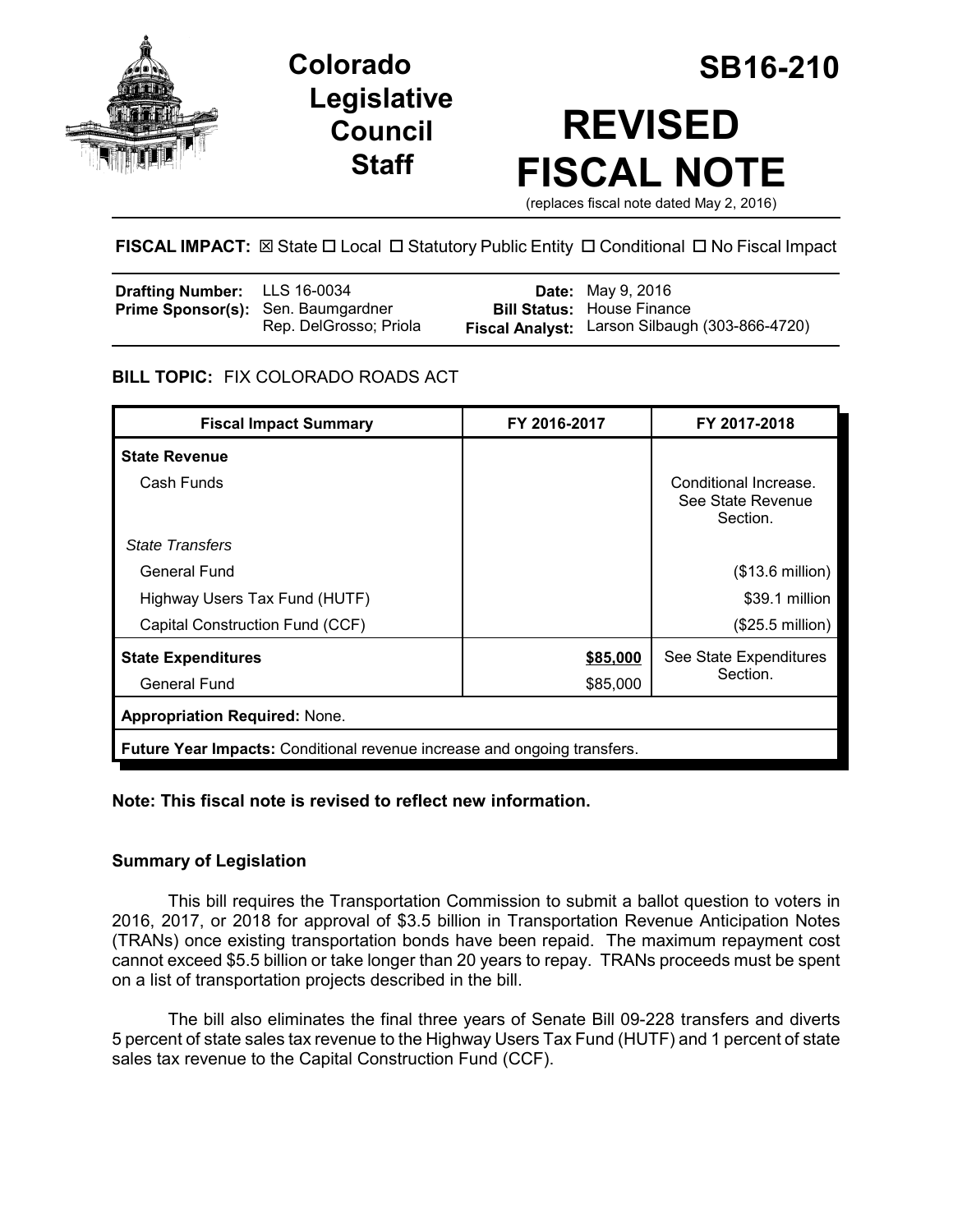Page 2

# **Background**

*Transportation Revenue Anticipation Notes.* In 1999, Colorado voters authorized the Colorado Department of Transportation (CDOT) to borrow up to \$1.7 billion by selling TRANs with a maximum repayment cost of \$2.3 billion. Debt service on TRANs is paid with money from the federal government and state matching funds. TRANs proceeds were exempt from the TABOR revenue limit and could be used only for a list of 28 prioritized statewide projects. The use of TRANs allowed CDOT to accelerate construction on these projects. As shown in Figure 1, CDOT issued a total of \$1.5 billion in installments from 2000 through 2011, with a total repayment cost of \$2.3 billion. The final debt service payment is scheduled to occur in December 2016. TRANs proceeds were spent on a number of state highway projects, including the widening of I-25 in Denver (T-REX).



**Figure 1. 1999 TRANs Proceeds and Debt Service**

*Source: Colorado Department of Transportation. Nominal data.*

*Senate Bill 09-228 transfers.* SB 09-228 requires a five-year block of transfers from the General Fund to the HUTF and the CCF beginning after state personal income grows 5.0 percent or more during a single calendar year. The U.S. Bureau of Economic Analysis estimated that Colorado personal income grew 6.2 percent in 2014. Because personal income growth met the 5.0 percent trigger, transfers will begin in FY 2015-16 and continue through FY 2019-20.

However, transfers may be cut in half or not made depending on the existence and size of a state TABOR surplus for each fiscal year in which transfers are scheduled. Transfers are cut in half if the TABOR surplus during a fiscal year is greater than 1 percent and less than or equal to 3 percent of General Fund revenue. If the TABOR surplus exceeds 3 percent of General Fund revenue, the transfers are not made for that year. The March 2016 Legislative Council Staff Economic and Revenue Forecast expects half transfers in FY 2017-18, when the TABOR surplus is expected to be between 1 percent and 3 percent of General Fund revenue. No forecast of SB 09-228 transfers have been prepared for FY 2018-19 and FY 2019-20. Forecasts of the TABOR surplus relative to General Fund revenue incorporate substantial error.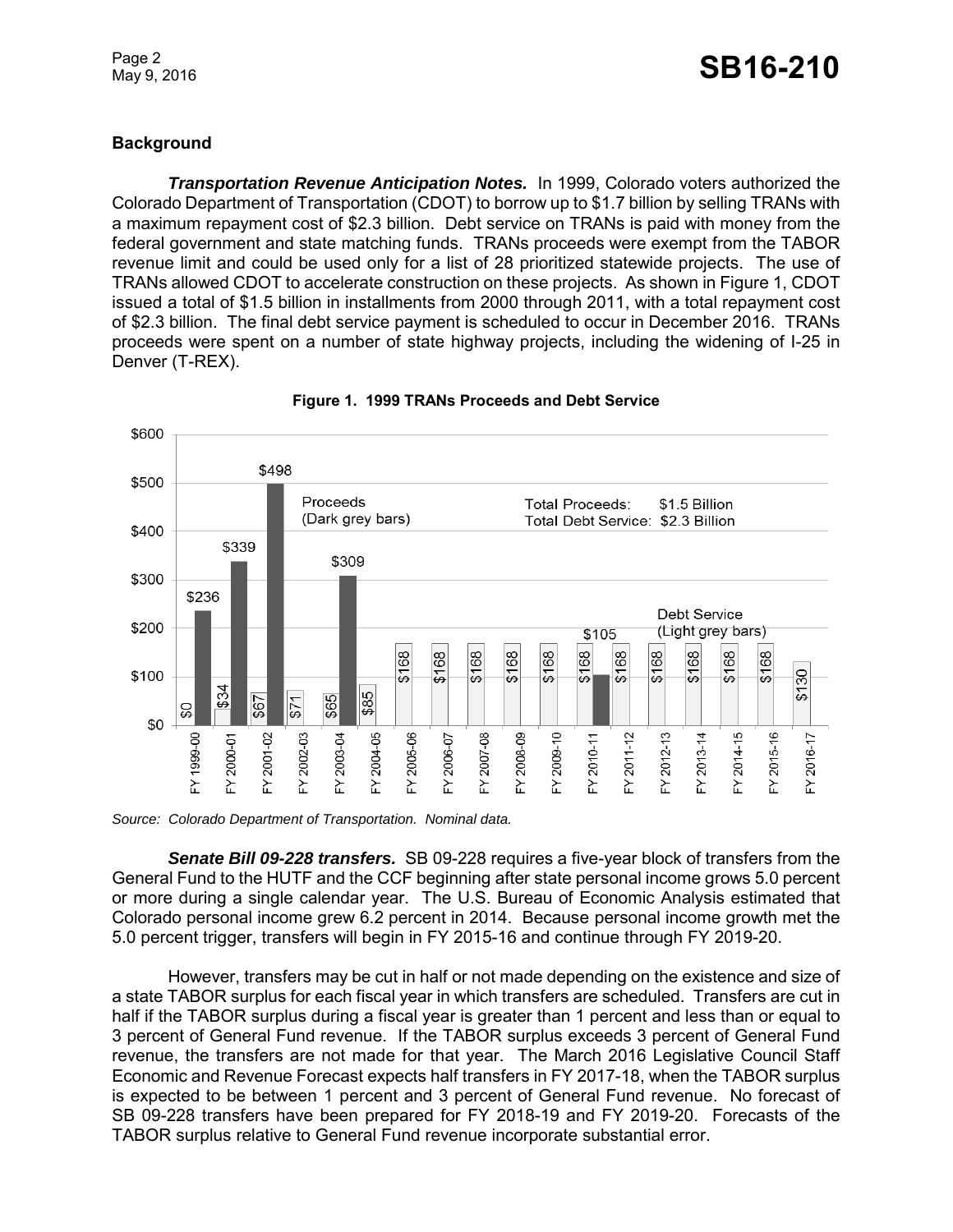The Governor signed HB 16-1416 as part of the long bill package, which removed the triggers for the SB 09-228 transfers and specified transfers equal to set dollar amounts to the HUTF and CCF in FY 2015-16 and FY 2016-17. The last three years of transfers were not impacted by HB 16-1416.

#### **State Revenue**

If voters approve the TRANs, revenue to the SHF will increase by up to \$3.5 billion over a multi-year period beginning no earlier than FY 2017-18. Once the existing TRANs bonds have been repaid, the Transportation Commission is required to submit ballot language to voters allowing CDOT to issue bonds. It is assumed that the final payment for the existing bonds will occur on schedule in December 2016, voters will be able to vote on the measure in either the November 2017 or November 2018 elections. The state revenue increase is conditional on voters approving the bonds, and the timing of the revenue increase is uncertain.

If voters approve the sale of TRANs, the proceeds would be voter approved revenue and exempt from the state spending limit.

*State transfers.* This bill eliminates the final three years of SB 09-228 transfers to the HUTF and CCF and provides a diversion of state sales tax revenue. The HUTF will receive 5 percent of state sales tax revenue and the CCF will receive 1 percent of state sales tax revenue each year starting in FY 2017-18. Table 1 shows the FY 2017-18 impact on the General Fund, the HUTF and the CCF.

| Table 1. FY 2017-18 Impact of SB 16-210 |                  |                           |                           |  |  |  |
|-----------------------------------------|------------------|---------------------------|---------------------------|--|--|--|
|                                         | <b>SB 09-228</b> | <b>Sales Tax Transfer</b> | Net Impact of SB 16-210   |  |  |  |
| <b>Highway Users Tax Fund</b>           | \$111.2 million  | \$150.3 million           | \$39.1 million            |  |  |  |
| <b>Capital Construction Fund</b>        | \$55.6 million   | \$30.1 million            | $($25.5 \text{ million})$ |  |  |  |
| <b>General Fund</b>                     | \$166.8 million  | $$180.4$ million          | (\$13.6 million)          |  |  |  |

*Note: Impact based on March 2016 Legislative Council Staff Forecast.*

The SB 09-228 transfers in Table 1 are half transfers based on an expected TABOR surplus of between 1 and 3 percent of General Fund revenue. If the TABOR surplus exceeds 3 percent, then the SB 09-228 transfers will be eliminated. If the TABOR surplus is less than 1 percent of General Fund revenue, the SB 09-228 transfers will be made in full. The actual SB 09-228 transfers will not be known until the end of each fiscal year.

#### **State Expenditures**

This bill will increase state **General Fund appropriations by \$85,000** in FY 2016-17.

*Department of Revenue.* This bill requires changes to the Department of Revenue's GenTax software system to make the diversions to the HUTF and CCF. Changes are programmed by a contractor at a rate of \$200 per hour. The changes in this bill are expected to increase General Fund expenditures by \$85,000, representing 425 hours of programming. All GenTax programming changes are tested by DOR staff.